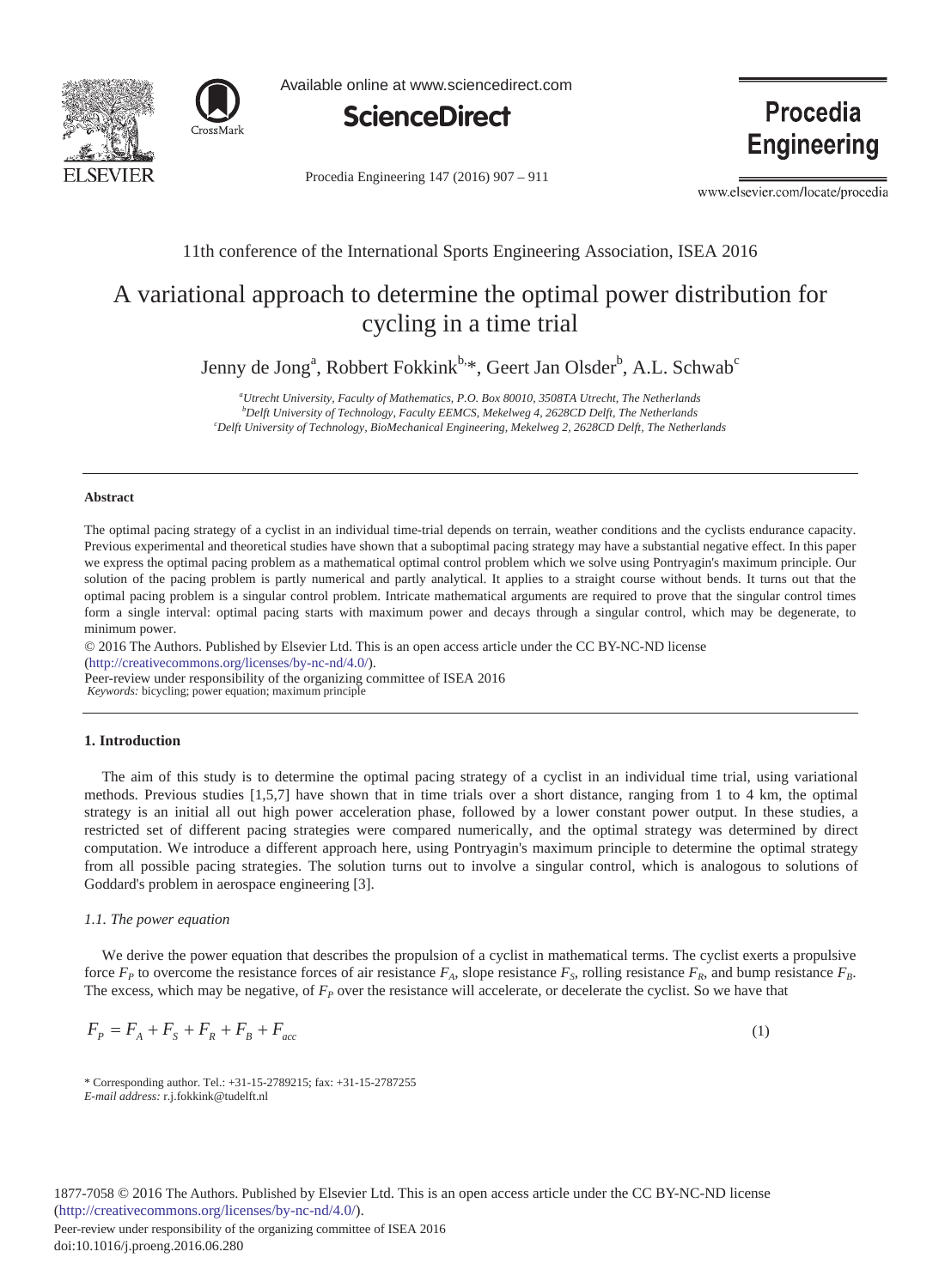For time-trials in an approximately level terrain, air resistance is the main resistance force. It is given by  $F_A = K_A (v + v_w)^2$ where *v* is the velocity of the rider,  $v_w$  is the velocity of the wind, and  $K_A$  is the drag coefficient. The slope resistance is  $F_s$  $mg \sin \varphi$  where *g* is the gravitational acceleration and  $\varphi$  is the angle of inclination (tan  $\varphi$  is the slope). The rolling resistance is by  $F_R = mgC_R$  where  $C_R$  is resistance coefficient. There is no general formula for the bump resistance, but we will assume that the terrain is smooth and neglect this factor. Finally,  $F_{acc} = m_e a$  where  $m_e$  is the effective mass, which slightly exceeds the mass *m* of the rider plus the bike to account for the kinetic energy of the bicycle's rotating wheels. This all adds up to

$$
F_P = K_A (v + v_w)^2 + mg(\sin \varphi + C_R) + m_e a \tag{2}
$$

The power exerted by the rider on the system is given by  $u(t) = F_p v(t)$  and rewriting the equation in these terms gives a differential equation, which is known as the *power equation* [8]:

$$
u(t) = \left[K_A(v(t) + v_w)^2 + mg(\sin\varphi + C_R) + m_e \frac{dv(t)}{dt}\right] \cdot v(t)
$$
\n(3)

To contain the mathematical details of our analysis, we simplify the equation by assuming that there is no headwind. It thus reduces to

$$
u(t) = \left[ c_1 v(t)^2 + c_2 + c_3 \frac{dv(t)}{dt} \right] \cdot v(t)
$$
 (4)

# *1.2. The power model*

The power output of the rider depends on aerobic and anaerobic energy sources. Aerobic energy is unlimited in capacity but limited in rate, and anaerobic energy is limited in capacity but allows a much larger rate. There exist many different models for power output, from which we adopt the model of Skiba et al [6], for which  $\mathcal{CP} \leq u(t) \leq u_{\text{max}}$ , where  $\mathcal{CP}$  is the critical power level that is sustained by aerobic energy and *u*max is the maximum power that the rider can achieve by use of anaerobic energy. Thus  $u(t) - CP$  is excess energy and the model says that the total amount of excess energy that can be applied is a constant *W*, which depends on the rider. We consider a short time trial only, in which the rider cannot recharge the anaerobic energy. Thus we arrive at the problem of minimizing the total time *T* of the time-trial, under the constraints that  $\int_0^T u(t) - CP dt$  is constant, that  $CP \le u(t) \le u_{\text{max}}$ , and that the solution  $v(t)$  of the power equation satisfies  $\int_0^T v(t) dt = L$  where *L* is the length of the circuit. This is a mathematical control problem that fits into the framework of Pontryagin's maximum principle.

#### **2. The time-trial control problem and its solution**

The time-trial control problem is to minimize *T* subject to the constraint that the total excess power that is used up to that time is equal to a constant *W* and that the integral over the velocity  $v(t)$  equals the length *L* of the circuit. To put this in a form that allows the application of Pontryagin's maximum principle, we rewrite the equations into an integral-differential form, as follows:

$$
\max_{CP \le u(t) \le u_{\max}} \int_{0}^{T} -1 dt
$$

subject to the constraints

$$
\begin{cases}\n\frac{dx_1}{dt} = x_2(t), \\
\frac{dx_2}{dt} = \frac{u(t)}{c_3x_2(t)} - \frac{c_1x_2(t)^2}{c_3} - \frac{c_2}{c_3}, \\
\frac{dx_3}{dt} = u(t) - CP.\n\end{cases}
$$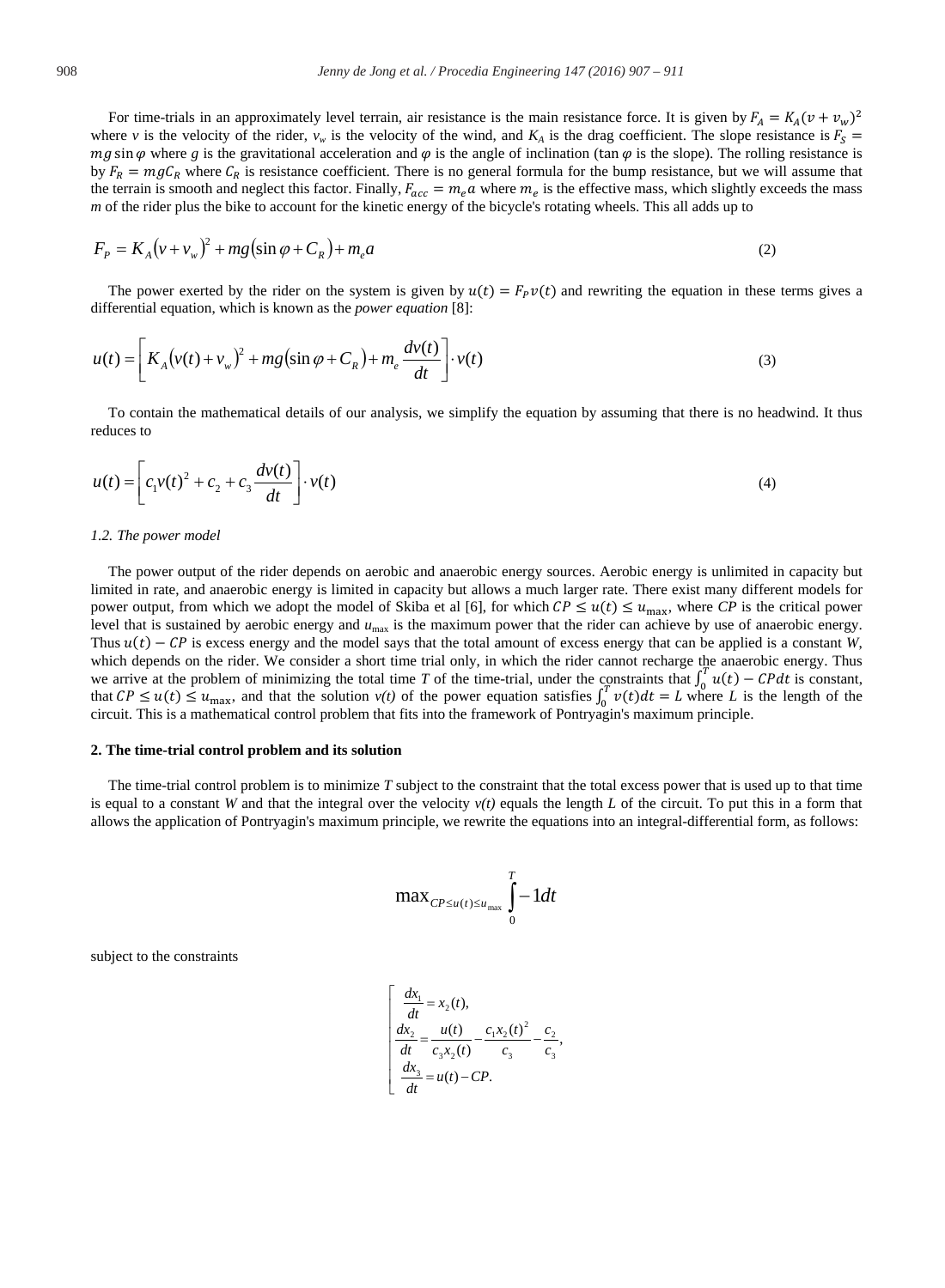The boundary conditions are  $x_1(0) = 0$ ,  $x_2(T) = L$ ,  $x_2(0) = \alpha > 0$ ,  $x_3(0) = 0$ ,  $x_3(T) = W$ . Note that we require that the initial velocity is positive (but can be arbitrarily small) to avoid a singularity in the constraint at time zero. The equations thus describe the power optimization of a rider that starts from a standstill or a small velocity who has to complete a straight course in minimal time. This is a minimization problem that fits into the framework of the maximum principle [2], which yields the Hamiltonian function

$$
H(x, u, \lambda) = -1 + \lambda_1(t)x_2(t) + \lambda_2(t) \left[ \frac{u(t)}{c_3 x_2(t)} - \frac{c_1 x_2(t)^2}{c_3} - \frac{c_2}{c_3} \right] + \lambda_3(t) \left( u(t) - CP \right)
$$
\n(5)

The three constraints on the original problem combine with three adjoint equations on the multipliers, as follows

$$
\begin{cases}\n\frac{ax_1}{dt} = x_2(t) & x_1(0) = 0, x_1(T) = L \\
\frac{dx_2}{dt} = \frac{u(t)}{c_3x_2(t)} - \frac{c_1x_2(t)^2}{c_3} - \frac{c_2}{c_3} & x_2(0) = a > 0\n\end{cases}
$$
\n
$$
\begin{cases}\n\frac{dx_2}{dt} = u(t) - CP & x_3(0) = 0, x_3(T) = W \\
\frac{d\lambda_1}{dt} = 0 & x_3(0) = 0, x_3(T) = W\n\end{cases}
$$
\n
$$
\begin{cases}\n\frac{d\lambda_2}{dt} = -\left(\lambda_1 - \frac{\lambda_2(t)u(t)}{c_3(x_2(t))^2} - \frac{2c_1}{c_3}\lambda_2(t)x_2(t)\right) & \lambda_2(T) = 0 \\
\frac{d\lambda_3}{dt} = 0 & x_3(0) = 0\n\end{cases}
$$
\n(6)

Since the Hamiltonian (5) is linear in *u*, the optimal control *u\** is of a simple form and it depends on the sign of

$$
\frac{\lambda_2(t)}{c_3x_2(t)} + \lambda_3(t) \tag{7}
$$

If the sign in (7) it is negative, then  $u^* = u_{min}$ . If the sign is positive then  $u^* = u_{max}$ , and if the expression is equal to zero, then  $u^* = u_{\text{sin}}$ , which is a constant singular power level in between  $u_{\text{min}}$  and  $u_{\text{max}}$ . It is possible to prove that the expression in (7) decays in time. This implies that it is optimal for the rider to take off at a maximum power level, consolidate at an intermediate singular level for some time, and finish the race at minimal power. Despite this simple form of the optimal distribution, the mathematical analysis is involved and it is not trivial to establish that (7) decays in time. For a complete analysis we refer to [4].

#### **3. An example**

As an example we consider a 5 km time-trial with the following parameters: the initial velocity  $\alpha$  equal to 1  $m/s$ , total energy of  $W = 20,000$  Joule, maximum power  $u_{\text{max}} = 800$  Watt and critical power  $CP = 300$  Watt. The constants in the power equation are  $c_1 = 0.128$ ,  $c_2 = 3.924$ ;  $c_3 = 78.1$ . These parameters were computed from c1 =  $0.5C_dA\rho$ , where we set the product of the drag coefficient and the frontal area equal to  $C_dA = 0.217$  and  $\rho$  is the air density;  $c_2 = mg(s+C_R)$  where we take slope  $s = 0$  and  $C_R$ 0.005 and we take  $c_3 = m = 78$ . If the rider goes all out at maximum power, then *W* is depleted after roughly 40 seconds and the rider has covered approximately 1 kilometer. Therefore, the bang-bang control in which the rider falls back from  $u_{\text{max}}$  to  $u_{\text{min}}$  is optimal for this short time trial. For a slightly longer trial of 5 kilometers a bang-singular-bang control is optimal. The rider sustains the maximum power level for 10 seconds, reaching a velocity of 13 m/s, then switches back to the singular power level to sustain this velocity until the anaerobic energy runs out, and then in the last minute finishes the trial at critical power when the velocity decreases to 12 m/s, as can be sustained at critical power. This result is very similar to results of De Koning et al [5] for short time trials.

The singular power level can be computed from the adjoint equations, as follows. The ratio of  $\lambda_2$  and  $x_2$  is a constant  $\gamma$  during the singular interval and so it follows from equation (7) that

$$
\frac{d}{dt}\left(\frac{\lambda_2}{x_2}\right) = 3\frac{c_1}{c_3}\gamma_2(t) + \left(\frac{c_2}{c_3}\gamma - 1\right)\frac{1}{x_2(t)} = 0\tag{8}
$$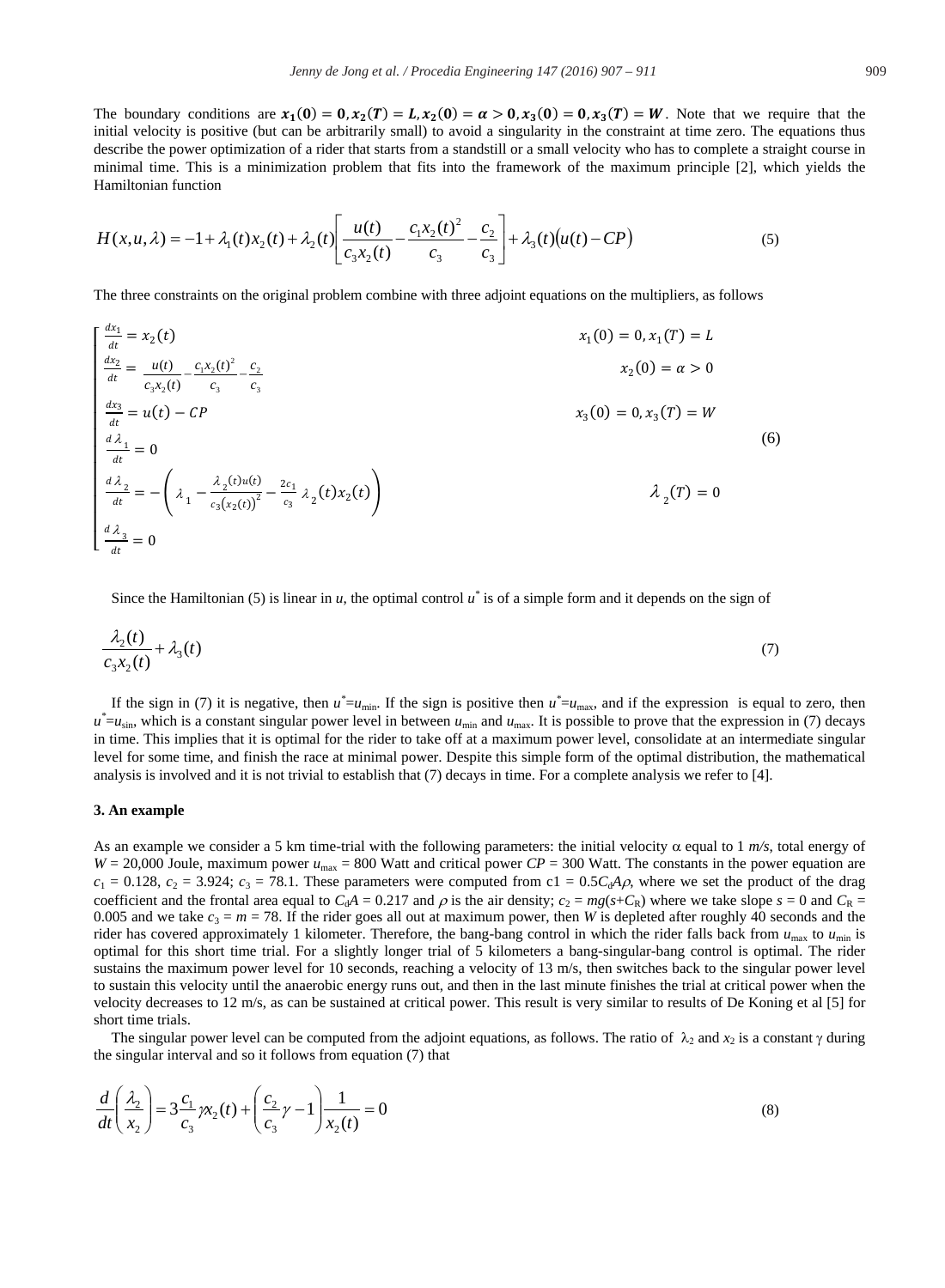which implies that  $x_2$  remains constant during the entire singular time interval (as can also be observed in Fig. 1), and hence so does the multiplier  $\lambda_2$ . From this we can compute the singular power level

$$
u_{\sin} = \frac{(c_3 + 2c_2\gamma)\sqrt{\frac{c_3 - c_2\gamma}{c_1\gamma}}}{3\sqrt{3}\gamma}
$$
\n(9)

The singular power depends on the three coefficients in the power model, but it also depends on  $x_2$ , and on the control  $\lambda_2$  which needs to be computed from the adjoint equations. Our equation for  $u_{\text{sub}}$  depends on  $x_2$ , which on its turn is determined by the singular power level. This is an implicit expression and it is not easy to see how it varies with the parameters. It is of course possible to determine using numerically and our computations show that *u*sin approaches *u*max in short trials and it approaches *CP* in long trials, as is to be expected. The rider starts out at a high acceleration, settles down in a velocity that can be maintained almost to the end of the trial, and then coasts to the finish in a final short time interval. The result remains qualitatively the same for longer time trials.



Fig. 1. Example of power output and energy distribution in a 5 km time trial. The blue line represents the remaining energy of the rider and the red line represents the velocity. Note that the rider starts with maximum power and after roughly 10 seconds switches to the singular power level, to sustain a constant velocity of about 13 *m/s*. Approximately one minute before reaching the finish line, the anaerobic energy *W* has run out and the rider coasts to the finish line.

# **4. Conclusions and acknowledgements**

The main goal of our study was to determine whether optimal control theory can be applied to study time trials in the simplest case, where all physical parameters such as slope and air resistance are constant in time and the anaerobic energy level of the athlete cannot be recharged. It turns out that this is possible, but that solving the optimal control problem numerically is not trivial. In particular, solving the differential equation for the second multiplier  $\lambda_2$  turned out to be intricate. By trial and error we found that the proper numerical approach is by a downwind scheme, iterating backwards in time. Matlab code for solving the differential equation (6) can be found in the appendix of [4].

To extend our results to a realistic situation, it is necessary to divide the circuit of the time-trial into short segments between bends. The velocity of the rider in a bend depends on the curvature and the width of the bend, which serve as boundary conditions on the adjoint equation. The rider must divide the anaerobic energy between the segments, which introduces another optimization aspect to the problem. Some preliminary investigations using linear programming, and analyzing a circuit that consists of five segments are given in [4].

Ideally, one would be able to build a real time optimal control system, that includes space varying parameters of the terrain, and time varying weather forecasts and physiological parameters of the athlete. In principle, developing such a system is possible. Future work is directed towards developing such a numerical simulation making use of contemporary optimalcontrol numerical tools.